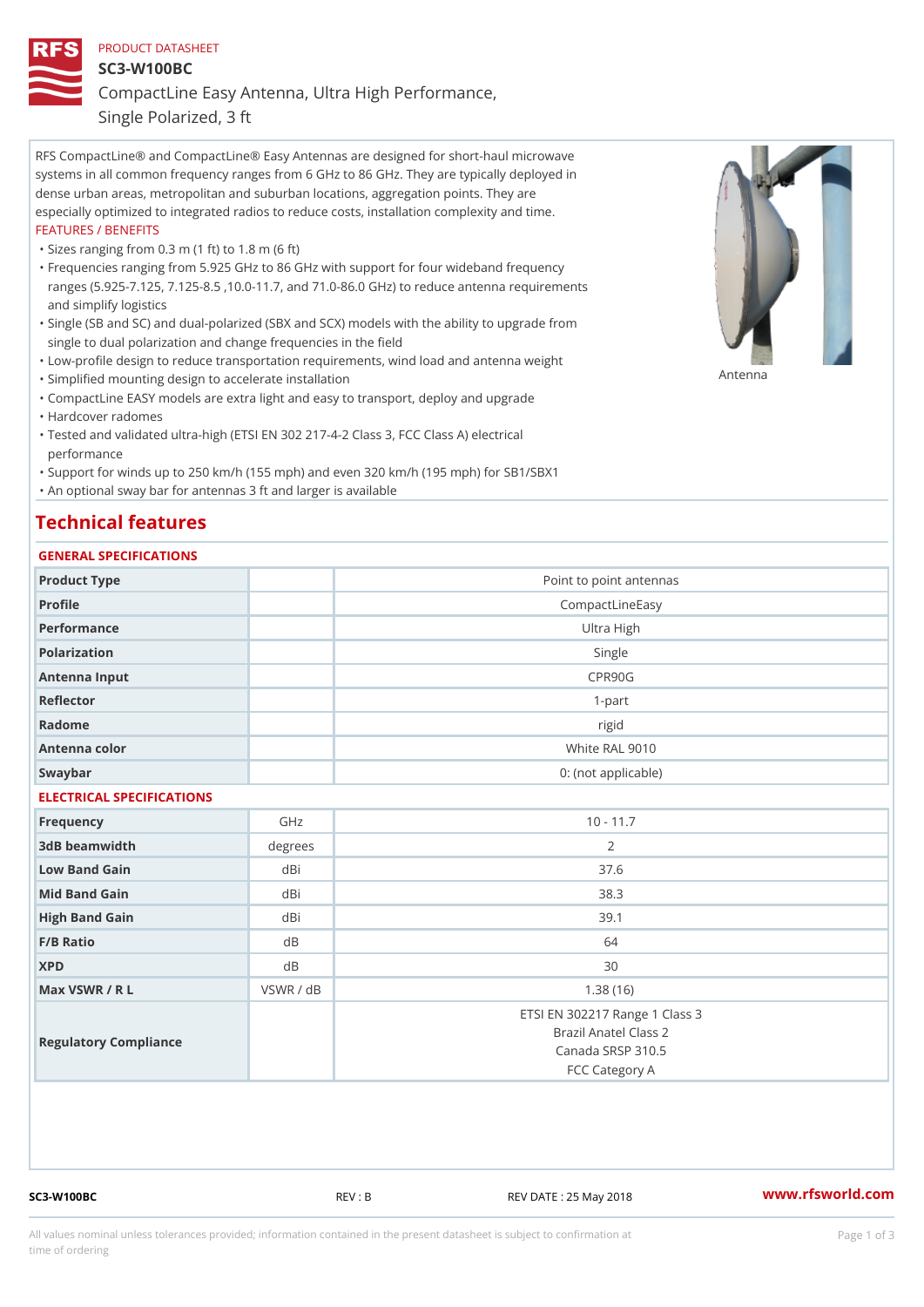## PRODUCT DATASHEET SC3-W100BC CompactLine Easy Antenna, Ultra High Performance, Single Polarized, 3 ft

| MECHANICAL SPECIFICATIONS                                                                                  |              |                                                   |
|------------------------------------------------------------------------------------------------------------|--------------|---------------------------------------------------|
| Diameter                                                                                                   | ft $(m)$     | 3(0.9)                                            |
| Elevation Adjustment                                                                                       | degrees      | ± 15                                              |
| Azimuth Adjustment                                                                                         | degrees      | ± 15                                              |
| Polarization Adjustment                                                                                    | degrees      | ± 5                                               |
| Mounting Pipe Diameter<br>minimum                                                                          | $mm$ (in)    | 89 (3.5)                                          |
| Mounting Pipe Diameter<br>maximum                                                                          | $mm$ (in)    | 114(4.5)                                          |
| Approximate Weight                                                                                         | kg (lb)      | 18(40)                                            |
| Survival Windspeed                                                                                         | $km/h$ (mph) | 252 (155)                                         |
| Operational Windspeed                                                                                      | $km/h$ (mph) | 180 (112)                                         |
| <b>STRUCTURE</b>                                                                                           |              |                                                   |
| Radome Material                                                                                            |              | rigid                                             |
| FURTHER ACCESSORIES                                                                                        |              |                                                   |
| optional Swaybar                                                                                           |              | 1: SMA-SK-3 (1.35 m x Ø33 mm)                     |
| Further Accessories                                                                                        |              | SMA-SKO-UNIVERSAL : Universal sway bar fixation l |
| MOUNTOUTLINE                                                                                               |              |                                                   |
| m m<br>$D$ imension $\_$ A<br>(in)                                                                         |              | 999 (39.33)                                       |
| m m<br>$Dimension_B$<br>(in)                                                                               |              | 375 (15)                                          |
| m m<br>$Dimension_C$<br>(in)                                                                               |              | 56(2.2)                                           |
| $Dim_D - D -$<br>m m<br>89mm (3.5_in) Pi(pine)                                                             |              | 379.5(14.9)                                       |
| $Dim_D - D -$<br>m m<br>$114mm(4.5_{ir})$ $Ri$ p                                                           |              | 392 (15.5)                                        |
| m m<br>$Dimension$ _ $E$<br>(in)                                                                           |              | 79 (3)                                            |
| m m<br>$Dimen sion_F$<br>(in)                                                                              |              | 182(7)                                            |
| WINDLOAD                                                                                                   |              |                                                   |
| Fs Side force<br>$max.$ @<br>survival $wind$ ( $ b)$ )<br>speed                                            |              | 1451 (326)                                        |
| Fa Axial force<br>$max.$ @<br>survival $w \in N$ ( $ b)$ )<br>speed                                        |              | 2930 (659)                                        |
| M Torque<br>$maximum$ @<br>N <sub>m</sub><br>survival wind<br>$1b$ $\uparrow$ t)<br>speed Nm (ft<br>$1b$ ) |              | 1213 (895)                                        |

SC3-W100BC REV : B REV DATE : 25 May 2018 [www.](https://www.rfsworld.com)rfsworld.com